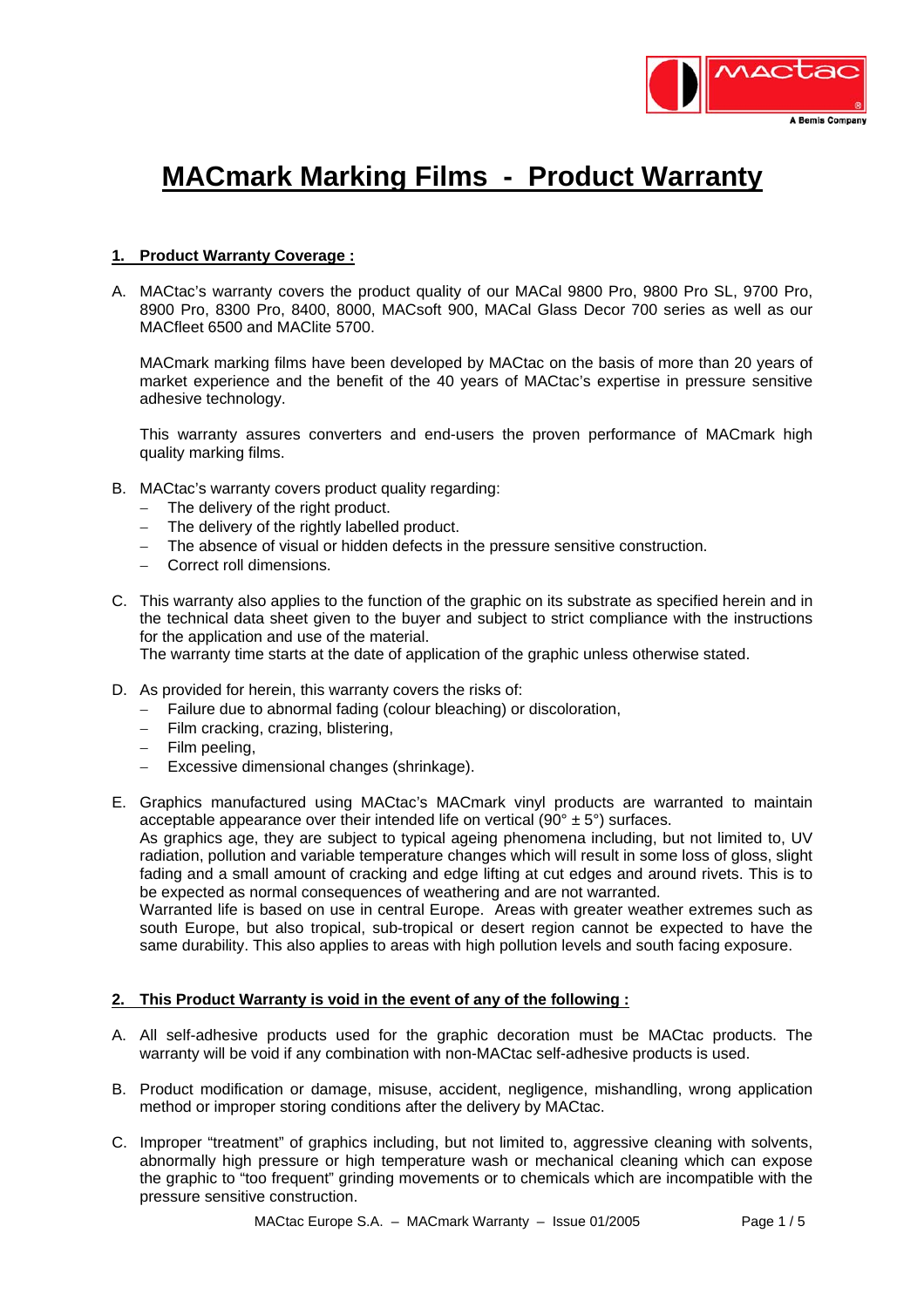

- D. Graphics applied on inappropriate substrates that appear to be fragile or break with time, delaminate or show discharge of gas.
- E. Failure attributed to product modification by top coating, printing or other processes that may affect the life of the films.

The buyer is responsible for determining the product suitability for the intended application.

## **3. MACmark marking films removability :**

- A. Removability warranty is only valid during the life of the product life and if MACtac's recommendations for the use of the product have been strictly followed. MACtac has to be notified of the problem within seven (7) days after the removability problem has been discovered.
- B. For normal application (onto new vehicles with original paint, glass, metallic surfaces, etc.), MACmark marking films can be removed by heating them to ±80°C. The removability is considered as achieved when less than 30% of adhesive residue remains on the substrate. Removal can be assisted by the use of a chemical film remover. NB: The removability of MACal 8900 Pro is warranted for a period of 2 years at ambient temperature (15-40°C) and without needing the use of chemical products.
- C. The eventual adhesive residue can be removed with isopropylic alcohol or an "adhesive remover" product.
- D. Removability on some substrates (such as acrylic glass, polycarbonate, polystyrene, scratched and worn paints, nitro-cellulose paints, plasticized PVC's…) is not warranted.
- E. Removability of MACmark marking films is not warranted on varnishes or paints which have not been dried in an oven or which have insufficient anchorage to the substrate (ie: due to the presence of rust, chipped paint…).

#### **4. Customer Responsibility in case of problem :**

- A. Customer must stop using suspect material immediately and report the problem within 30 days of discovery.
- B. MACtac must be supplied with a written claim which must include the following:
	- − Product name(s),
	- − Lot number(s) of product(s) involved,
	- − Quantities concerned,
	- − Processing dates and conditions,
	- − Installation date and Installer(s) name,
	- − Location of graphics,
	- − Any other details requested by MACtac (e.g.: inks, varnishes, etc.).
- C. A decision will be made on the material under claim only if MACtac has received all the necessary information.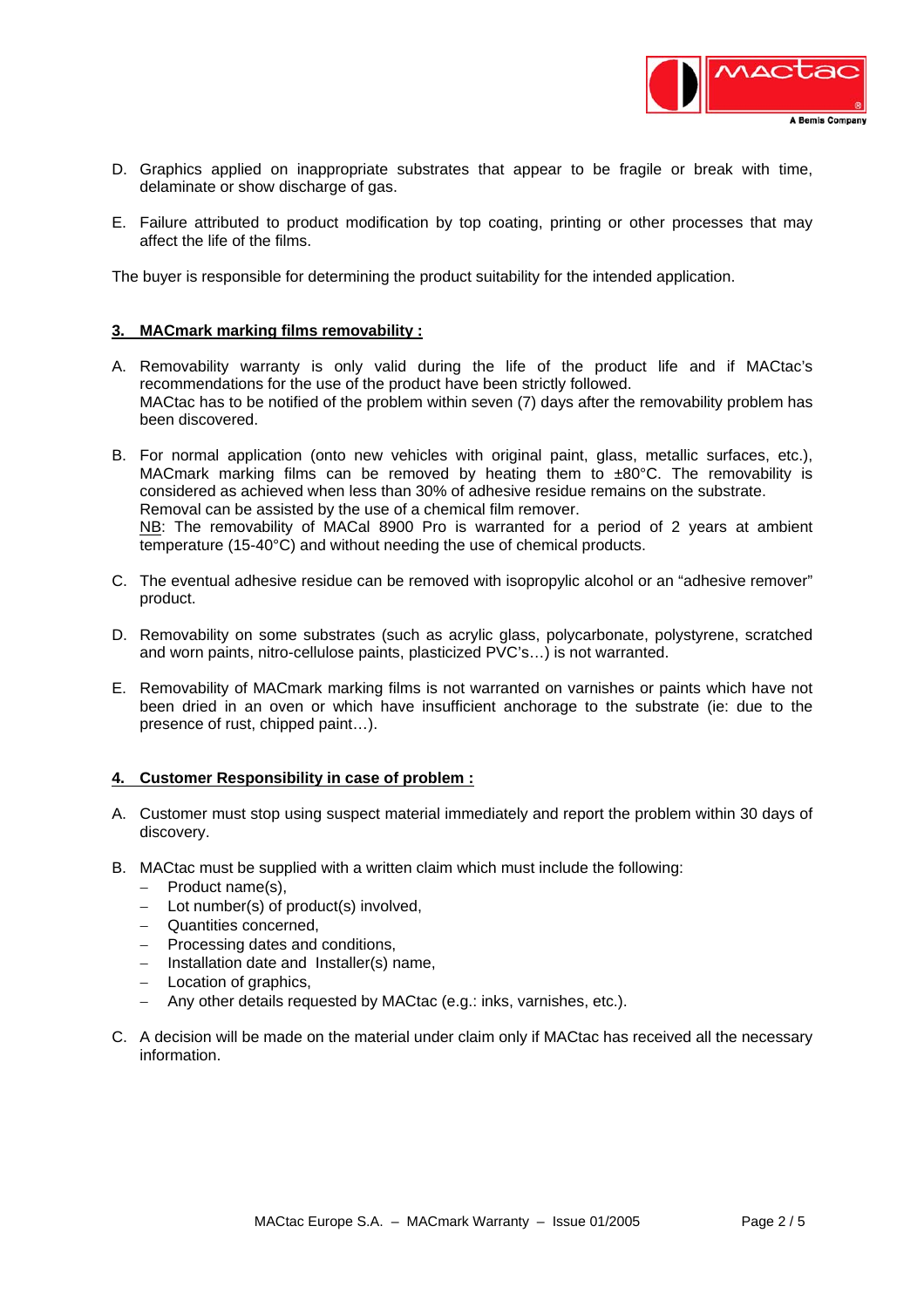

#### **5. Responsibility and limits of responsibility :**

- A. Technical product information and recommendations issued by MACtac are based on test results that MACtac considers as reliable. MACtac warrants that MACmark products will perform according to the standards of performance described in our technical documentation.
- B. If any product appears to be defective or not to be performing against the properties and standards of performance announced, MACtac will compensate the buyer, according to the compensation scheme which is described under point 7, either by replacing the defective material by an equivalent quantity of replacement material, or by crediting the buyer.
- C. MACtac will assume responsibility for direct costs for replacement of the defective material: costs for removing the defective graphic, costs for production and application of the new graphic. The refunding of direct cost s will be nevertheless limited to the compensation for the defective material.
- D. MACtac will not assume responsibility for indirect costs: lost production time, cost of non-MACtac material, loss of a customer, transportation costs...
- E. MACtac is not responsible for incidental or consequential damages, loss of profit or loss of income or business for the buyer or the buyer's customer, resulting from the use of its products.
- F. Glass as an application surface: MACtac accepts no liability for glass breakage as a result of the application of MACmark products. The ability of glass to absorb and dissipate heat without stresses resulting in breakage is very dependent on the glass structure, the sun exposure, the glass tint or other subsequent treatments. Application of vinyl films, especially very dark colours, can modify the glass' ability to cool that could result in breakage.
- G. Unintended Use Limitations: MACtac's warranty of MACmark products cover only those uses as described in MACtac Technical Data Sheet. Determination of suitability of use in any other application is solely the responsibility of buyer who assumes all risks and liability thereof.
- H. On unconverted product, this warranty is valid only if MACtac's original packaging and labelling is used. For converted material, MACtac lot numbers must be kept. The responsibility for slitting, punching or otherwise modifying, re-labelling or repackaging the material is the sole responsibility of the company performing those services.
- I. Warranty documents, certificates and subsequent claims are normally handled by a MACtac Distributor. There may be occasions when MACtac will be required to handle a claim on a direct basis and MACtac will assume responsibility only for certificated commitments endorsed by the MACtac Company.

Compensation or warranty commitments made by other parties outside of the MACtac warranty document will be the sole responsibility of those other parties.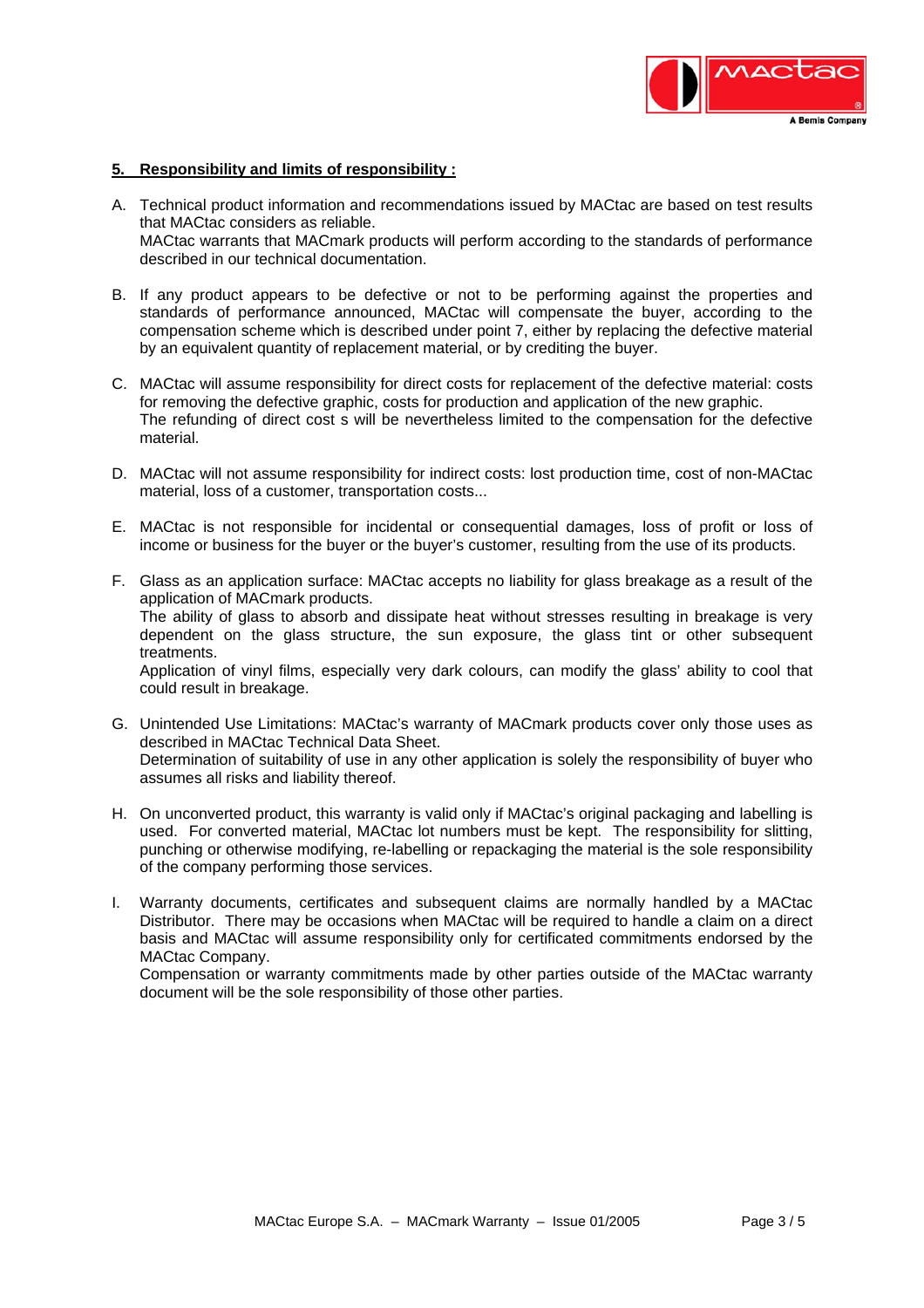

# **6. Miscellaneous :**

- A. This warranty replaces all previous documents on warranty issued by MACtac concerning the above mentioned materials for deliveries from January 2005 onwards.
- B. This document was made originally in French and final interpretation will be made according to the French version.
- C. This warranty is governed by Belgian law.
- D. It is expressly understood that MACtac's payment of any warranty claim may only be construed as a goodwill gesture, and not as an admission of any liability.

## **7. Compensation scheme :**

| <b>Product:</b>              |                                              | warranty:                      | <b>General description:</b>                                           |
|------------------------------|----------------------------------------------|--------------------------------|-----------------------------------------------------------------------|
| MACfleet 6500                | White and black<br>Other colours<br>Metallic | 10 years<br>8 years<br>6 years | High performance ultra conformable vinyl,<br>permanent, opaque.       |
| MACal 9800 Pro & Pro SL      | White and black<br>Other colours<br>Metallic | 8 years<br>7 years<br>5 years  | High performance polymeric vinyl,<br>permanent, opaque.               |
| MACal 9700 Pro               | White and black<br>Colours                   | 7 years<br>5 years             | High performance polymeric vinyl,<br>permanent, translucent.          |
| MAClite 5700                 | White and black<br>Colours                   | 7 years<br>5 years             | Flexible reflective film (Engineering grade)                          |
| <b>MACal Glass Decor 700</b> | All colours                                  | 5 years                        | High performance polymeric vinyl,<br>permanent, for glass decoration. |
| MACal 8300 Pro               | White and black<br>Other colours             | 5 years<br>4 years             | Intermediate vinyl, permanent, opaque.                                |
| MACal 8900 Pro               | White and black<br>Other colours             | 4 years<br>3 years             | Intermediate vinyl, semi-permanent,<br>opaque.                        |
| MACsoft 900                  | All colours                                  | 3 years                        | PVC banner vinyl                                                      |
| <b>MACal 8400</b>            | All colours                                  | 3 years                        | Transparent vinyl, permanents.                                        |
| <b>MACal 8000</b>            | All colours                                  | 3 months                       | Fluorescent vinyl, semi-permanent.                                    |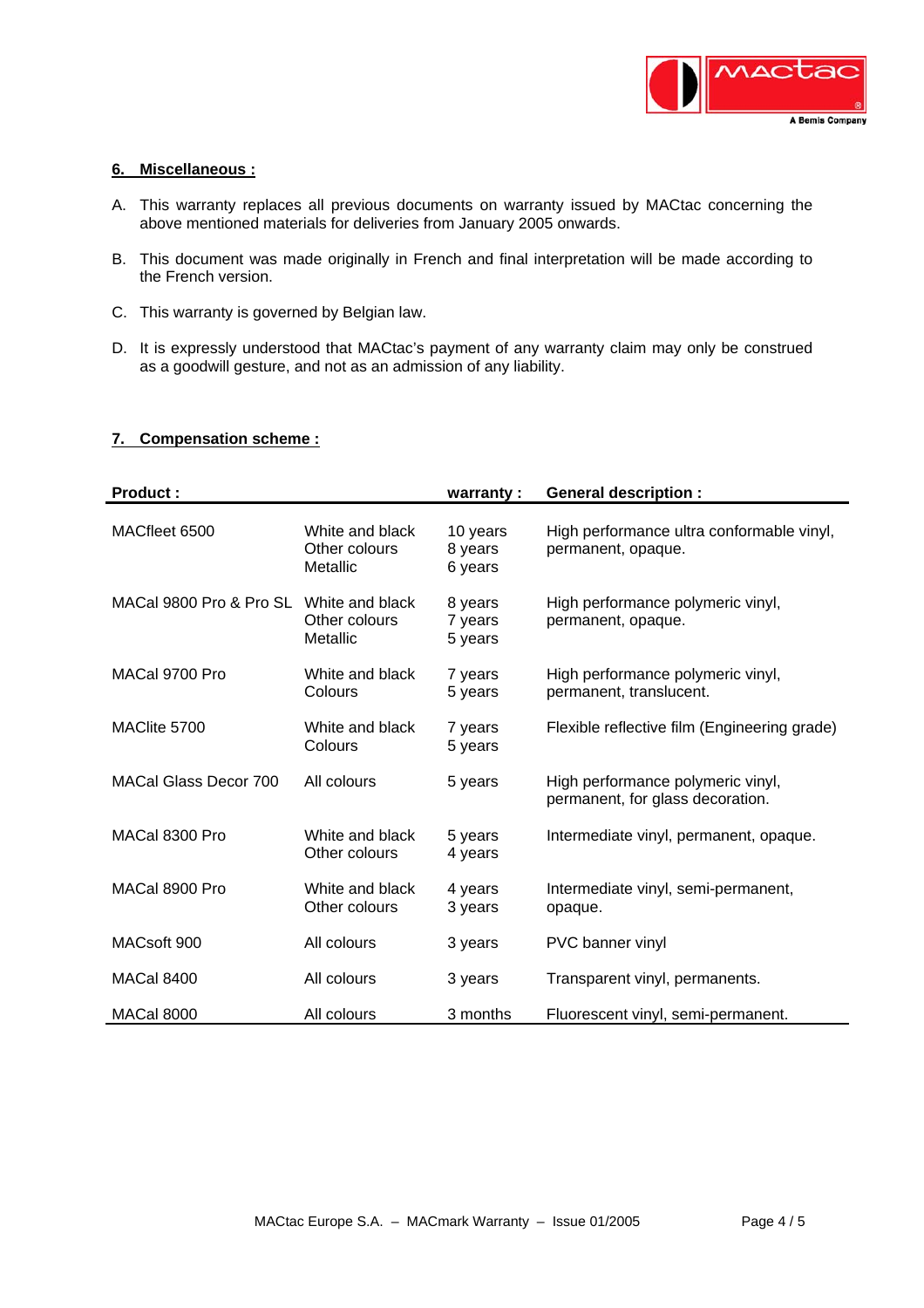

| <b>Total period of</b><br>warranty $(*)$ : | Full $(**)$         | <b>Proportional (***)</b><br>Compensation period: compensation period: | <b>Proportional (***)</b><br>compensation factor: |
|--------------------------------------------|---------------------|------------------------------------------------------------------------|---------------------------------------------------|
| 10years (120 months)                       | $1st - 60th$ months | $61^{st} - 120^{th}$ months                                            | 1/60 per remaining month to cover                 |
| 8 years (96 months)                        | $1st - 48th$ months | $49^{th}$ – $96^{th}$ months                                           | 1/48 per remaining month to cover                 |
| 7 years (84 months)                        | $1st - 42nd$ months | $43^{\text{rd}} - 84^{\text{th}}$ months                               | 1/42 per remaining month to cover                 |
| 6 years (72 months)                        | $1st - 36th$ months | $37th - 72nd$ months                                                   | 1/36 per remaining month to cover                 |
| 5 years (60 months)                        | $1st - 30th$ months | $31^{st} - 60^{th}$ months                                             | 1/30 per remaining month to cover                 |
| 4 years (48 months)                        | $1st - 24th$ months | $25^{th}$ – 48 <sup>th</sup> months                                    | 1/24 per remaining month to cover                 |
| 3 years (36 months)                        | $1st - 18th$ months | $19^{\text{th}} - 36^{\text{th}}$ months                               | 1/18 per remaining month to cover                 |
| 3 months                                   | $1st - 3rd$ months  |                                                                        |                                                   |

(\*) The warranty starts at the date of application.

(\*\*) During the first half of the period of warranty, MACtac will compensate the buyer for the total amount of defective material as follow :

# **C = (PP x Q) + DC**

(\*\*\*) During the second half of the period warranty, the credit will be calculated on a pro-rata basis. Calculation of the proportional compensation will be made as follow :

# **C = (PP x Q x N x F) + DC**

- $C =$  compensation
- PP = purchasing price on invoice to customer
- $Q =$  quantities of defective material
- $N =$  number of months remaining in the period of proportional compensation.
- $F =$  factor of proportional compensation
- $DC =$  direct costs (maximum equivalent to the compensation for the vinyl)

# **Example 1:**

| Buying price for MACal 9889-00 Pro 100<br>(black): |                                                                         |  |  |  |  |  |
|----------------------------------------------------|-------------------------------------------------------------------------|--|--|--|--|--|
| Quantity of defective material:                    | 10 sqm                                                                  |  |  |  |  |  |
| Material failure after:                            | 5 years (60 months) while warranted 8 years (96 months)                 |  |  |  |  |  |
| Direct cost claimed:                               | 2 0 0 0                                                                 |  |  |  |  |  |
| MACtac compensation for vinyl:                     | $100 \times 10 \times (96-60) \times 1/48 = 750$                        |  |  |  |  |  |
| MACtac intervention for direct costs:              | Limited to 750                                                          |  |  |  |  |  |
| Total refunding:                                   | $750 + 750 = 1500$                                                      |  |  |  |  |  |
| Example 2:                                         |                                                                         |  |  |  |  |  |
| Buying price for MACal 9758-00 Pro (red):          | 200                                                                     |  |  |  |  |  |
| Quantity of defective material:                    | 30 sqm                                                                  |  |  |  |  |  |
| Material failure after:                            | 2 years (24 months) while warranted 5 years (60 months)                 |  |  |  |  |  |
| Direct cost claimed:                               | 2 000                                                                   |  |  |  |  |  |
| MACtac compensation for vinyl:                     | $200 \times 30 = 6000$                                                  |  |  |  |  |  |
| MACtac intervention for direct costs:              | 2 0 0 0                                                                 |  |  |  |  |  |
|                                                    | MACtac Europe S.A. $-$ MACmark Warranty $-$ Issue 01/2005<br>Page $5/5$ |  |  |  |  |  |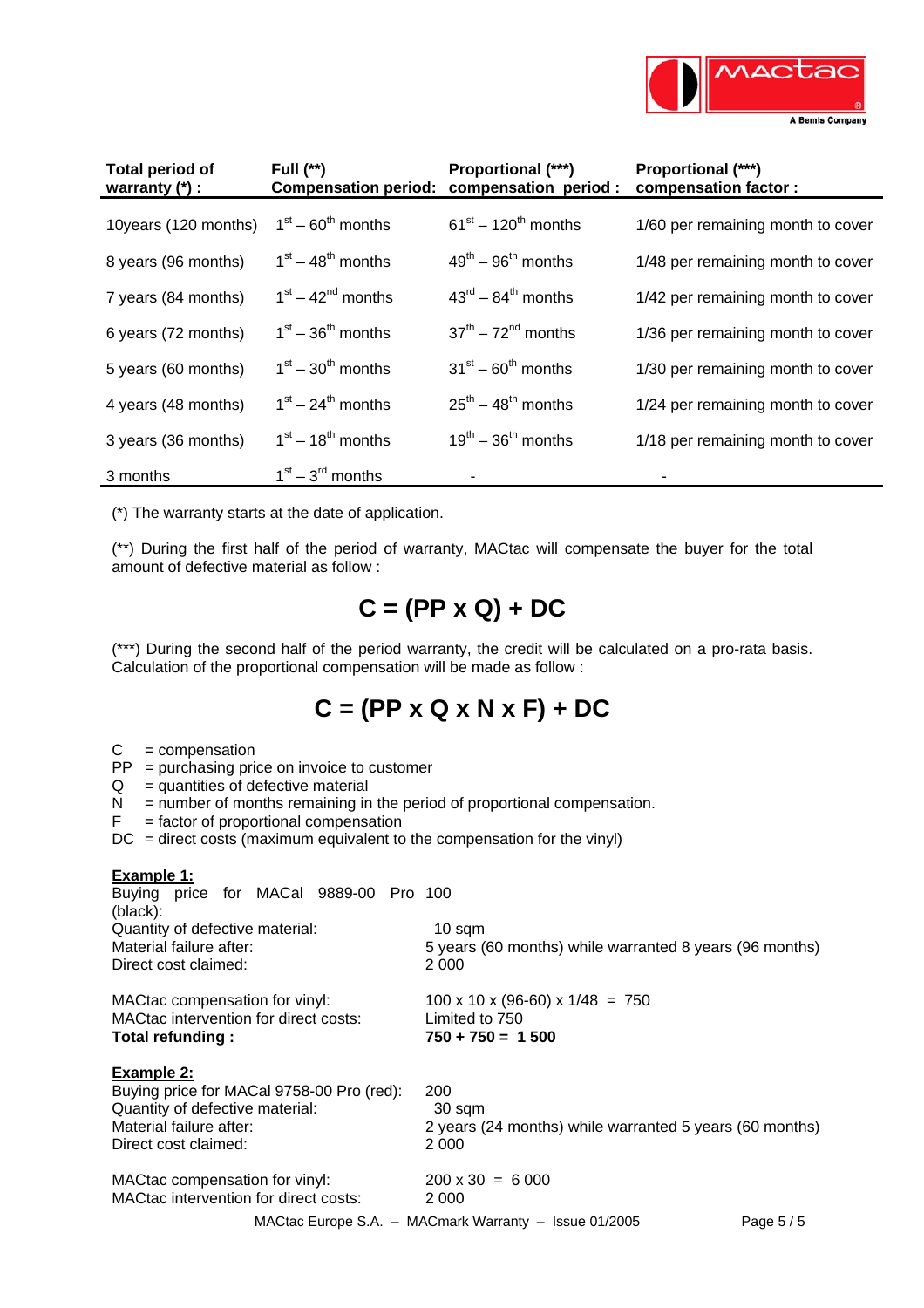

**Total refunding : 6 000 + 2 000 = 8 000**